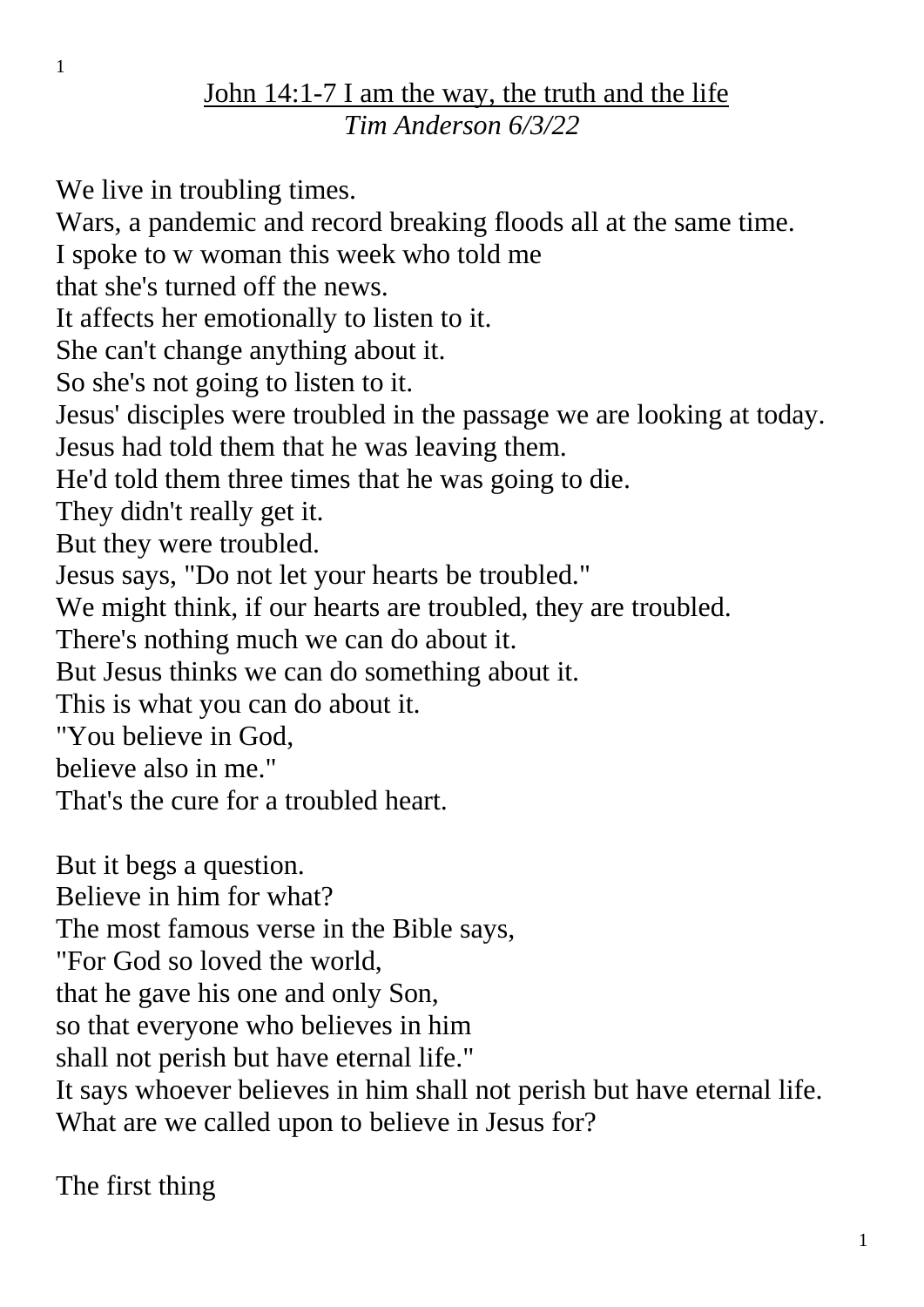$\mathcal{L}$ 

is that Jesus has the power to give us the gift of eternal life.

Jesus says, "In my Father's house are many rooms …

I'm going there to prepare a place for you."

Heaven has got plenty of room,

Jesus says.

And I'm coming back to take you to be with me.

If you're a follower of Jesus,

you've got to trust that he has the power to give you eternal life.

I don't think you could say you have faith in Jesus,

unless you believe that he will give you eternal life.

But there's more.

This saying of Jesus to his disciples,

"You believe in God, believe also in me."

didn't come in a vacuum.

It was part of a longer conversation.

The thrust of it is that Jesus has told his disciples he's leaving them.

And his disciples are upset.

They feel abandoned.

I'm not sure if you've ever been left in the lurch.

You probably know someone who's had a partner leave them.

Or even when someone dies –

it's irrational,

but you can feel annoyed at them for leaving you to cope without them. Well that's how Jesus' disciples feel.

We're honoured that you want us to teach the people

to obey everything you have taught them Jesus

but actually we'd rather you stayed with us.

That's why the first thing Jesus says to his disciples is,

"Do not let your hearts be troubled."

They're worried sick about Jesus leaving.

But you can trust in Jesus.

People leave for all sorts of reasons.

It might be bad faith on their part.

It might be circumstances beyond their control.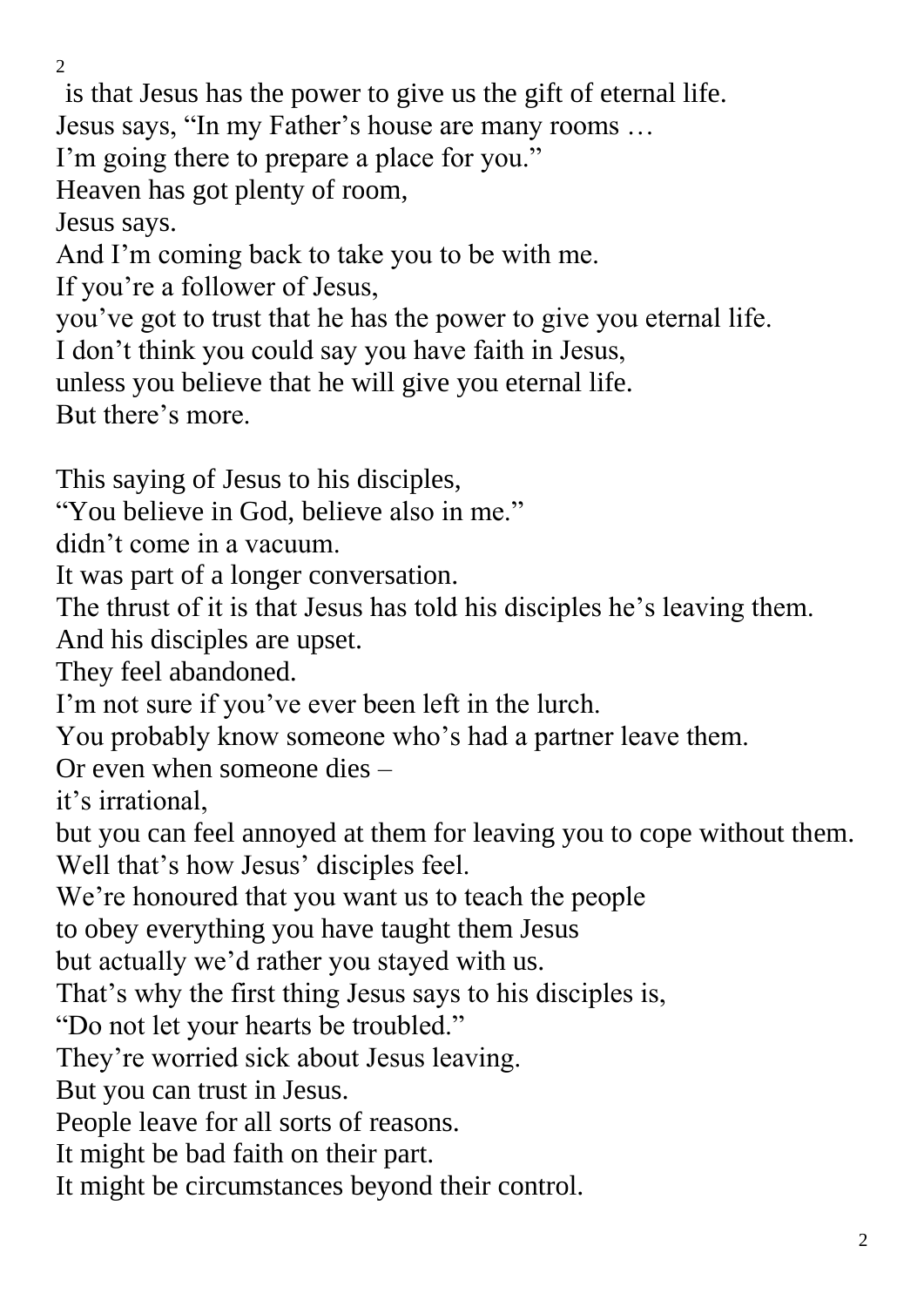But there's only one reason Jesus leaves –

and that's when it's for your good.

There was a very good reason that Jesus couldn't stay with his disciples. When you read through the gospels,

you realise that Jesus' disciples didn't get it.

Their misunderstandings of what he taught were almost comical.

And that's not because they were thick.

When you read the gospel written by John and the letters written by Peter and John,

you realise that Jesus' disciples were intelligent blokes.

But while they were walking around with Jesus,

they didn't get it.

The reason is because you can't understand the things of God without the work of the Holy Spirit in your heart.

And until Jesus went back to heaven,

the Holy Spirit was not given to Jesus followers.

That's what the day of Pentecost was all about.

So Jesus wasn't leaving his disciples in the lurch without him.

He was actually going so they could have access to someone else –

someone who would empower them to serve God

in a new and better way.

So that's the second thing you can trust Jesus for.

You can trust Jesus not to let you down or leave you in the lurch.

And you can trust him to give you the gift of eternal life

if you follow him.

There's a third thing you can trust Jesus for.

It comes from that phrase in verse 2,

"If it were not so,

would I have told you that I'm going there to prepare a place for you?" By that, Jesus means,

'If there wasn't enough room in my Father's house for all of you, I wouldn't have had you guys trailing round the countryside after me for the last three years,

I would have already told you.'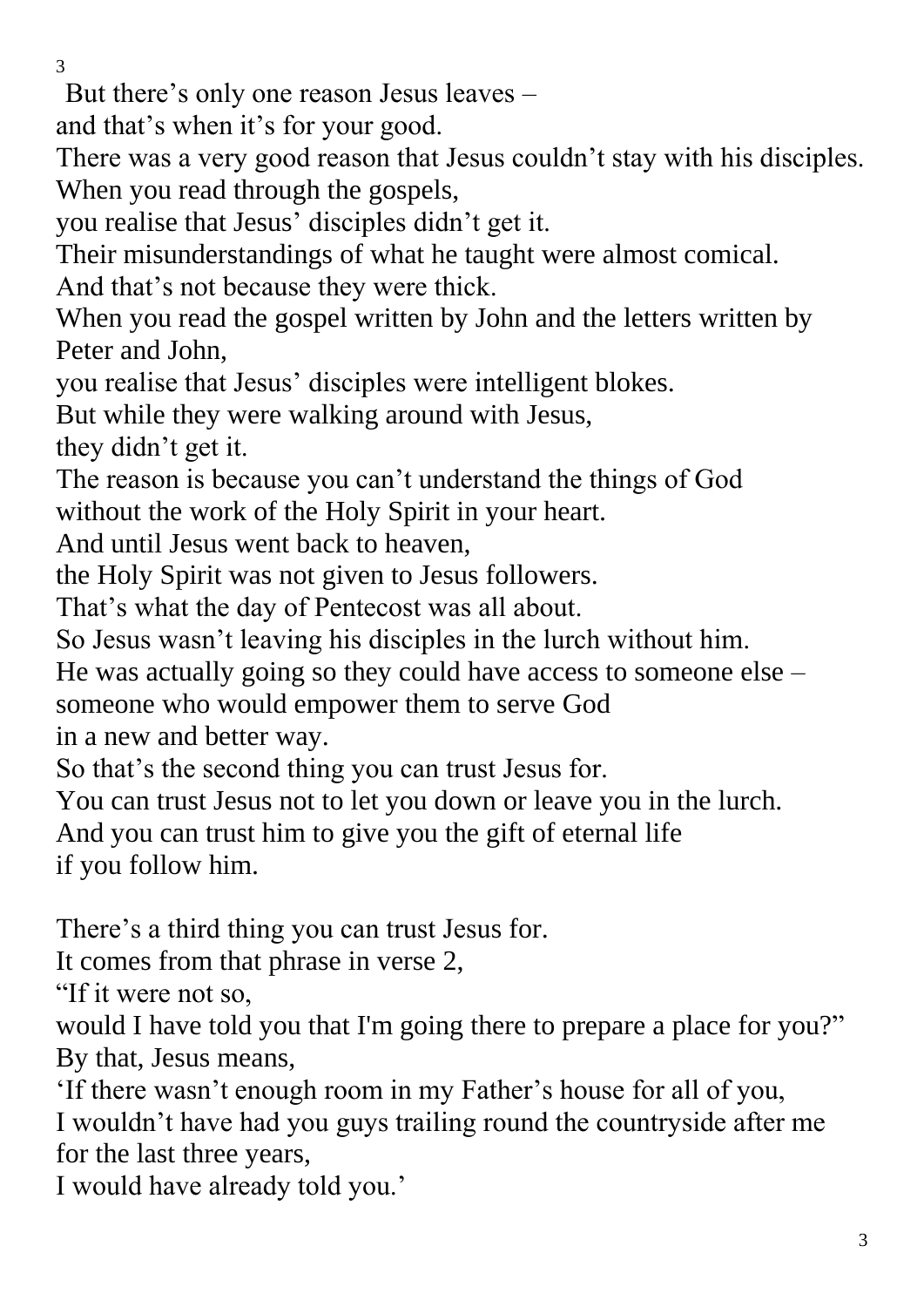In other words, Jesus won't lead you on.

He will tell you the hard things up front.

There are no hidden catches later on.

Jesus did that in his ministry.

When a rich man who worshiped his money wanted to follow Jesus,

Jesus didn't let him follow for six months

and then tell him,

"Oh and by the way,

we need to do something about the fact that you worship your money." He told him up front.

"Give away everything you have,

and then come and follow me."

It's the same for us.

Jesus tells us up front what the costs of being one of his followers is. And the cost is significant.

We must live our lives in obedience to his commands.

Our lives are to be given over to him.

But it's all up front.

His disciples left everything to follow Jesus from the beginning.

There were no hidden catches.

I hate hidden catches.

I've become very suspicious of anyone trying to sell me something, because the advertising and marketing industry has become so clever at only telling you the good stuff,

the stuff they want you to hear.

You find out the catch later.

Spin has become such a part of our communal life,

that people employ spin doctors to make sure they are getting the right message out.

Forget about the reality.

It's just about the message.

With Jesus, the message equals the reality.

There's no spin.

You can trust Jesus.

He won't lead you on.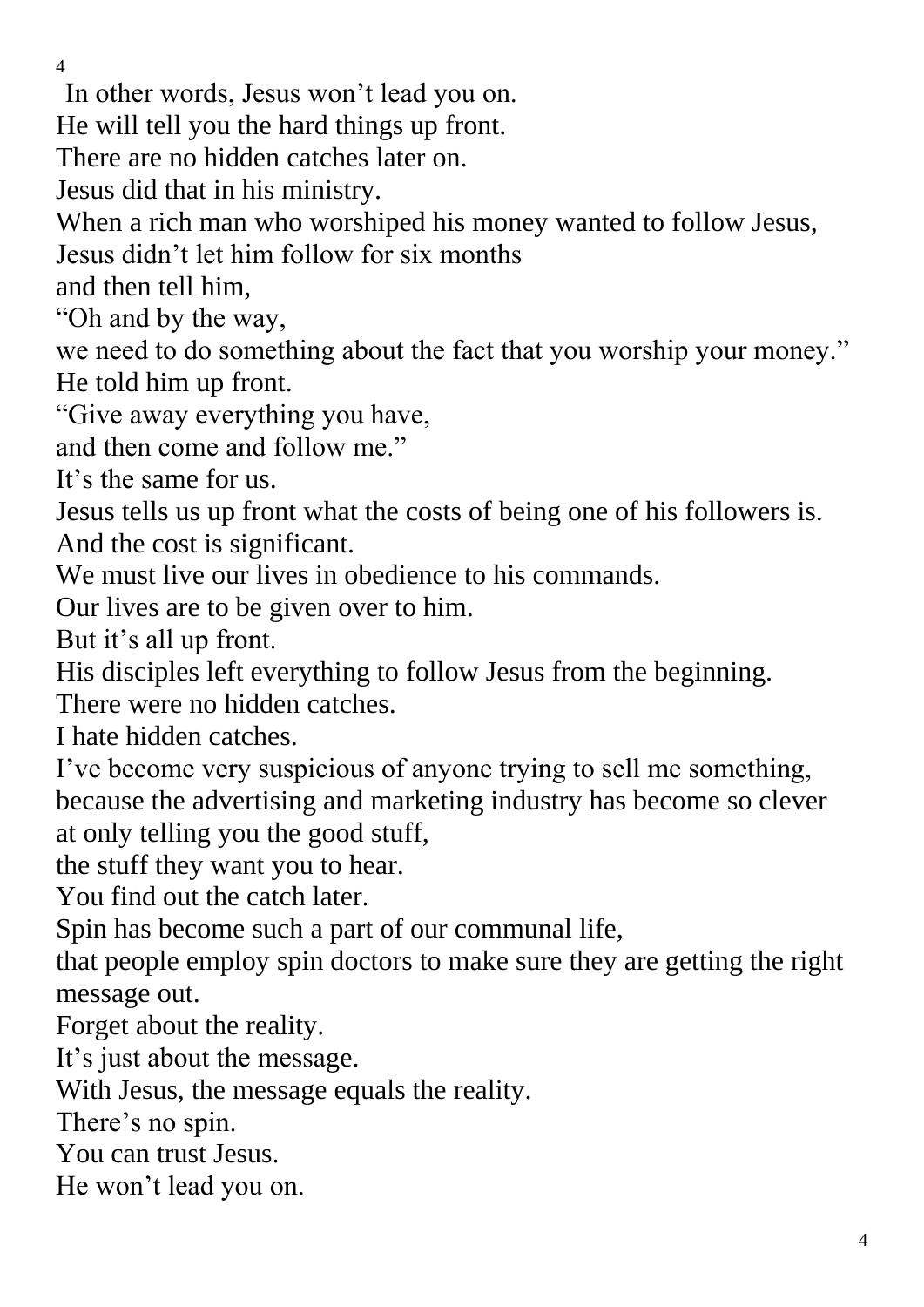And he won't leave you in the lurch. And he will give eternal life to his followers. You can trust Jesus.

I like riding my bike. There are a couple of reason you could ride a bike. You could have somewhere you wanted to go, like when I used to ride my bike from Sandringham to Melbourne Uni, or you could just enjoy the ride itself, like when I go for a ride these days. Is it the destination or is it the journey? Jesus says, "My Father's house has many rooms; if that were not so, would I have told you, that I am going there to prepare a place for you?" When Jesus says, "I'm going there to prepare a place for you," Is it the destination or the journey? What prepares a place for us in heaven? It's not that Jesus is going to make the beds in his Father's house or something. Jesus is leaving his disciples by the way of the cross. Jesus is going to be crucified, and then he's going to rise from the dead, and then he's going to ascend into heaven. And it's this process of going that prepares a place for us in heaven. If it were not for Jesus' dying on the cross, there could be no place for us in heaven. Impure people don't belong in a pure place like heaven. It's only through Jesus dying on the cross, that we can be washed clean from our impurities. His leaving his disciples is what prepares a place for us in heaven.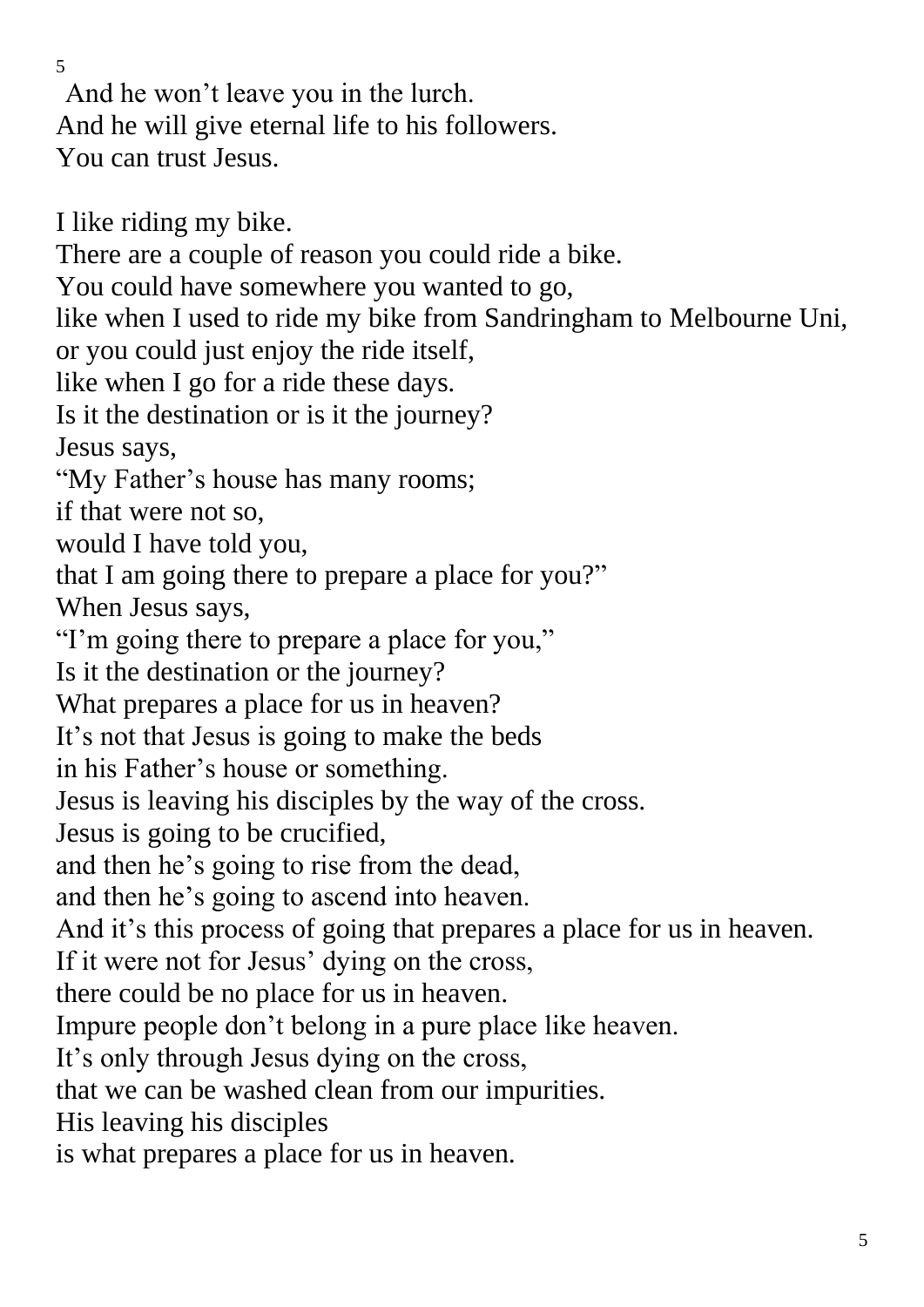6 Jesus had explained all that to them before. That's why he said to them, "You know the way to the place where I am going." You know what way I have to go. You know I need to suffer at the hands of the chief priest and the Pharisees to be crucified and on the third day to rise again. I've told you that before. You know the way to the place where I am going. Well not surprisingly, because they hadn't yet been given the Holy Spirit, because Jesus hadn't yet gone, Jesus disciples didn't get it. Thomas says, "We don't know where you are going. So how can we know the way?" Thomas' question is not about the way Jesus will go. Thomas is interested in how he will get there himself. So Jesus doesn't answer in terms of the way of the cross that he must travel. Jesus answers the question about how a person like Thomas can find their way to heaven.

And you and me, we're like Thomas.

Jesus answered,

"I am the way, the truth and the life.

No one comes to the Father except through me."

That's one of the most deep and most important things that Jesus ever said.

"I am the way, the truth and the life.

No one comes to the Father except through me."

There's great paradox in Jesus' words.

Jesus says I am the way to heaven

but he was about to go the way of an executed criminal.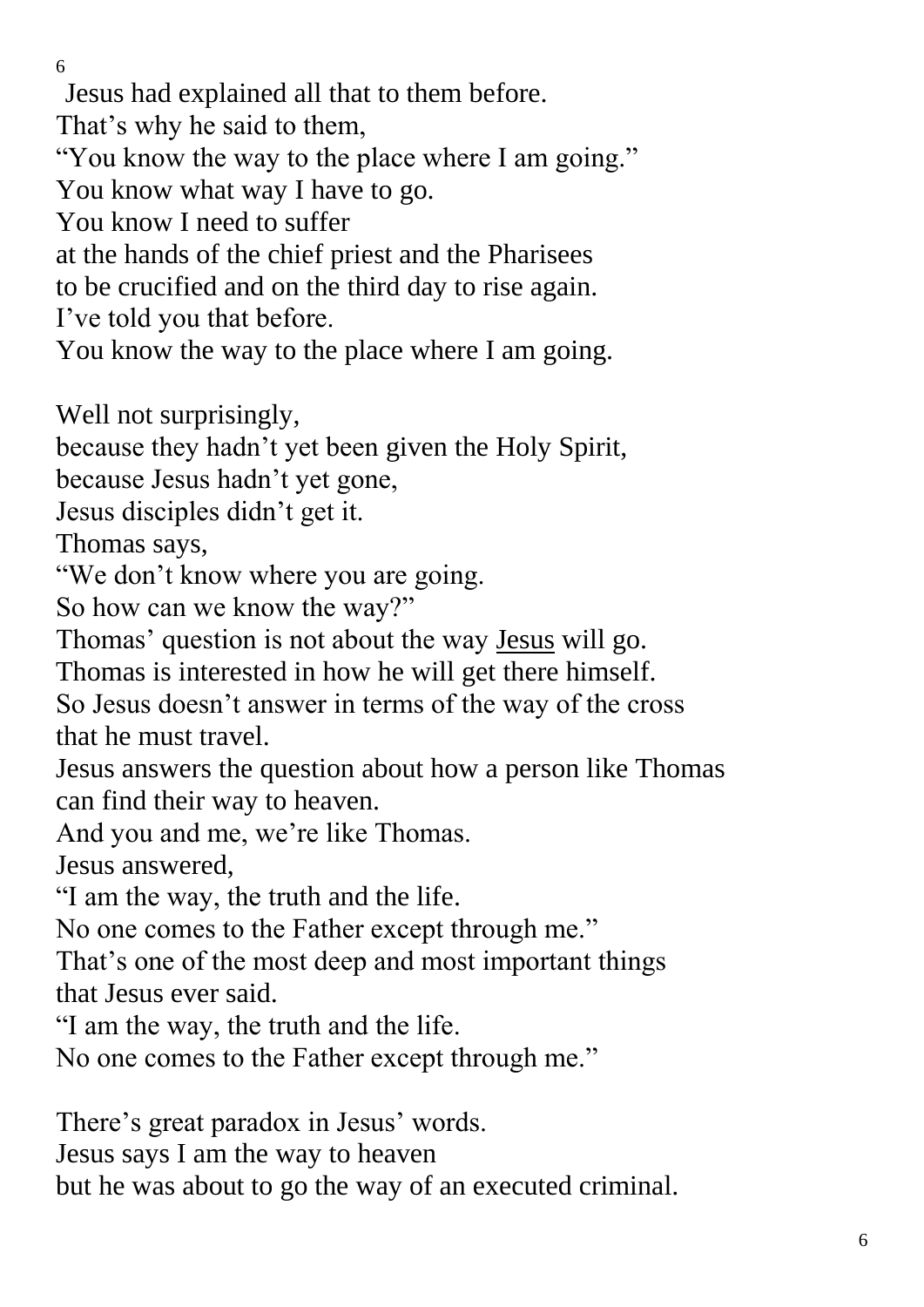Jesus says I am the truth

but he was about to be condemned as a lying witness.

Jesus says I am the life

but he was about to be lead out to die.

Not everything is as it seems.

God doesn't have a PR department.

He doesn't employ spin doctors.

And with the eyes of this world,

it's not possible to see that Jesus is the way, the truth and the life.

It takes the eyes of faith.

It takes eyes enlivened by the Holy Spirit.

The power of God is in the reality not the appearance.

Even Jesus own disciples wouldn't have understood what he was saying at the time –

and everyone else

would have found his claims laughable or blasphemous.

But by the power of God,

Jesus words have been shown to be true.

And countless millions of people from around the world

can testify to the power of Jesus Christ- the way, the truth and the life – who has transformed their lives.

Recognise the enormity of Jesus' claim. He doesn't say I know the way. He says I am the way. Don't come to Jesus and ask him the way to happiness or enlightenment – like he is some sort of Guru. Come to Jesus and find in him true joy in God. He himself is the way. Jesus doesn't say I know the truth. He says I am the truth. Don't come to Jesus and ask him what is true. Come to him and find someone who is perfectly true – someone who is perfectly faithful –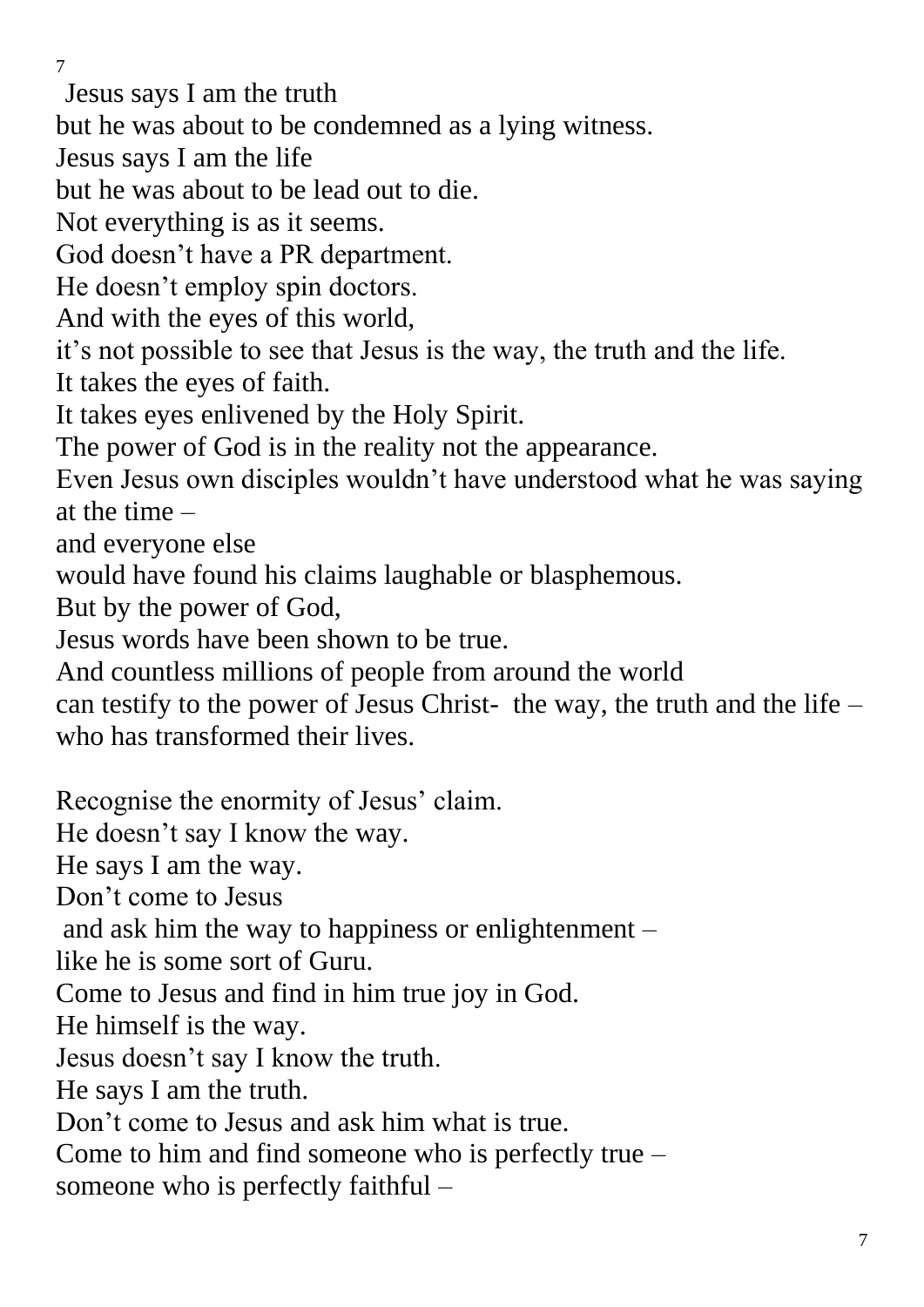someone you can completely rely on.

There lots of fake news out there at the moment.

People aren't sure that they can trust what they are told to be the truth.

I was talking to a lady this week,

a different one to the one I mentioned earlier.

And this lady told me

that she doesn't trust the news to tell her the truth anymore.

How can she know

if what they are saying about what is happening in the Ukraine is true? It's a good question.

One thing we do know is that malicious people are out to deceive us. In this kind of an environment,

to know Jesus who is the truth is a great comfort.

I don't even need to be able to sift fact from fiction.

I can just hold on to Jesus.

He is the truth.

Jesus doesn't say I know the path to life.

Jesus says I am the life.

He is the source of life.

In John chapter 5 Jesus says that he has life in himself.

He has the power to make alive.

We talk about someone being in a very powerful position

if they have the power of life and death.

And we think of doctors and judges and generals and rulers.

One decision from them can mean the difference between life and death. But those people really only have the power to continue life or to end it.

None of them can give life where none exists in the first place.

In Jesus' language, they don't have life in themselves.

But Jesus does.

Jesus is the way, the truth and the life.

And then the most stunning claim of all.

No one comes to the Father except through me.

This life is just a preparation for the life to come.

The predominant philosophy today is,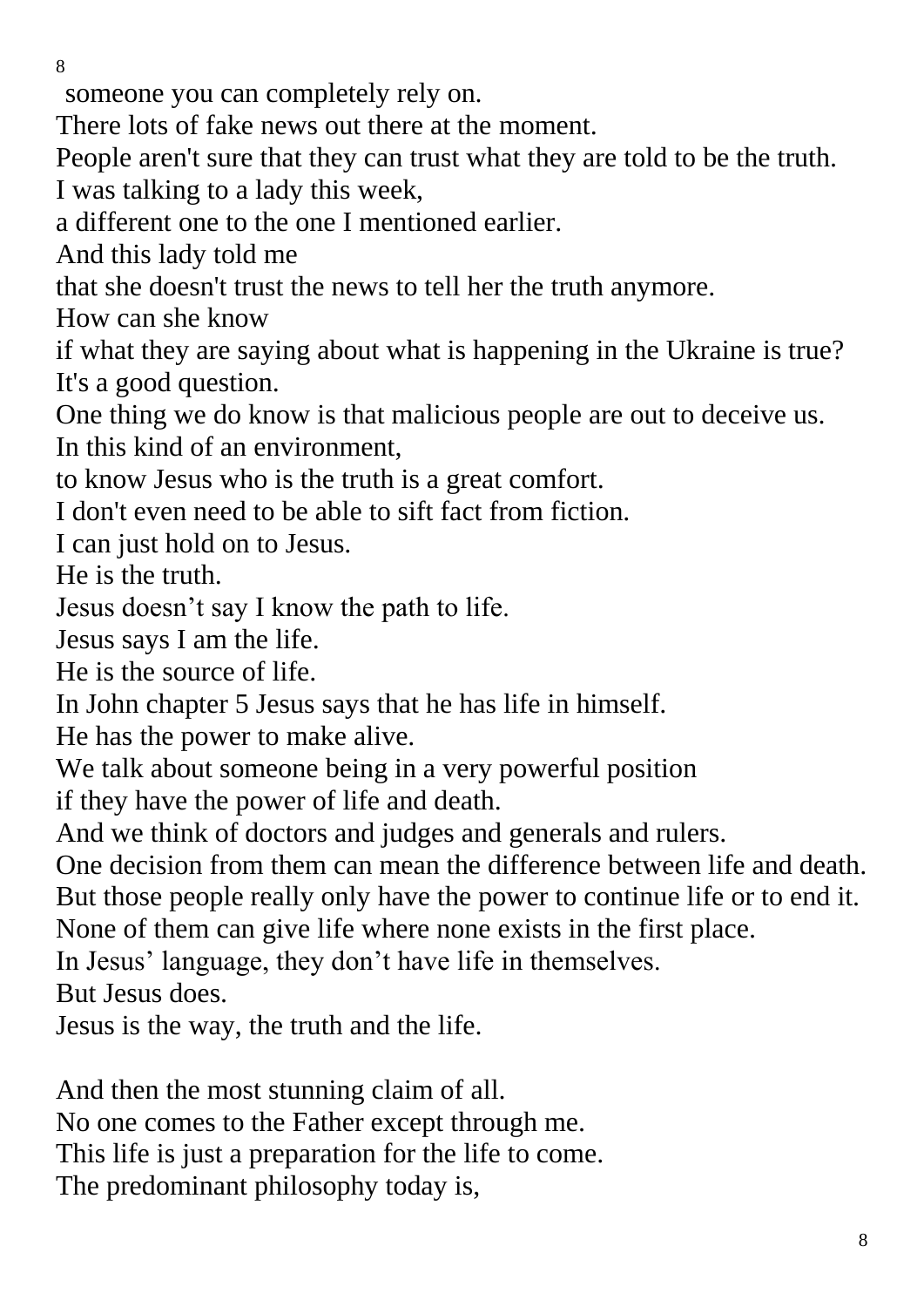"The one who dies with the most toys wins."

Dying with the most toys gets you nothing.

Waste of time.

Even enjoyable wholesome mind broadening experiences –

once they're over, they're over.

I've seen Uluru,

I've seen the Daintree.

I've been to Mexico, Austria, Fiji and Italy.

But once it's over, it's over.

You can't bring it home with you.

And even if you could,

it wouldn't stop you getting old or dying.

The most important thing in this life

is to come into relationship with God the Father.

Because that will last forever.

And Jesus says,

No one comes to the Father except through me.

As politically incorrect as it sounds,

that means that there is no eternal life available

in non Christian religions.

It means that there is no eternal life by trusting in your own goodness. Even I would suggest,

there is no eternal salvation in paying lip service to Jesus,

but actually living your life by the philosophy

that the one who dies with the most toys wins.

Maybe that's too male an image to impact half of you.

There's no eternal salvation in paying lip service to Jesus,

but actually living your life by the philosophy

that the one who dies

with the most photographs of grandchildren on their mantle piece wins. There is only eternal salvation

through becoming a committed follower of Jesus Christ.

"No one comes to the Father except through me."

I'm very grateful for all the mind broadening experiences I've had. Don't get me wrong,